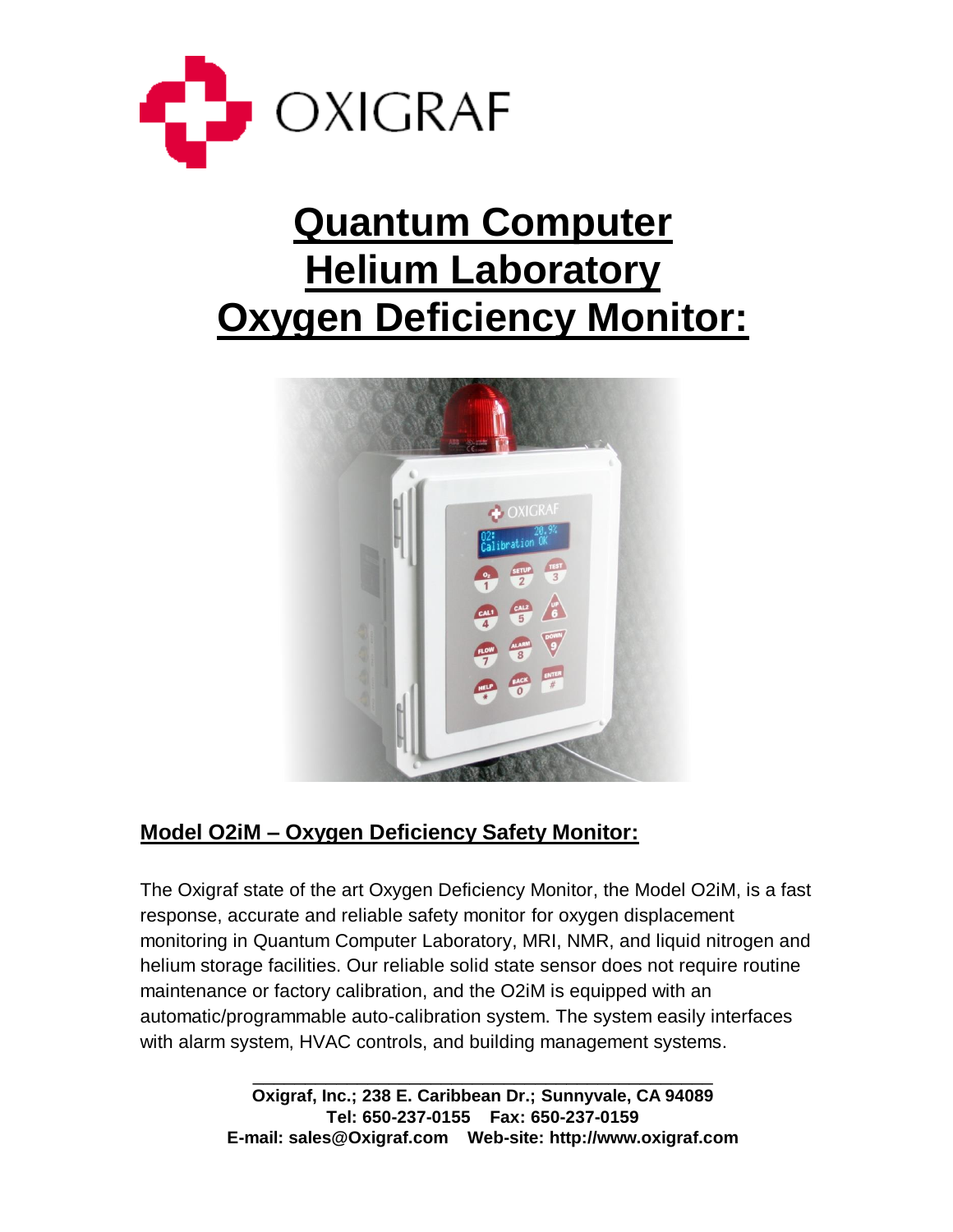

#### **Oxigraf Case Study:**

State-of-the-art helium (and other rare gases) recovery, purification and liquefaction systems are required for operation of helium-3/helium-4 milli Kelvin dilution refrigerators in modern Quantum Computer Laboratories, liquid helium superconducting magnets (such as NMRs, MRIs, etc.), MEG systems for medical applications, cryogenic measurement cryostats, various size helium and cryogenic vacuum facilities.



#### **The Problem:**

Reliable solution for sampling gas from remote locations in a Helium Processing Facility are needed in order to monitor equipment and personnel safety. During their operations, helium processing facilities are dealing with the presence of cryogenic nitrogen and helium, which presents oxygen deficiency hazards. Oxygen deficiency in the workplace can lead to blackouts, cause falls, and present more serious health risks — some of which can be fatal. The Oxigraf expert's team can be brought in to help eliminate the risk of oxygen depletion.

\_\_\_\_\_\_\_\_\_\_\_\_\_\_\_\_\_\_\_\_\_\_\_\_\_\_\_\_\_\_\_\_\_\_\_\_\_\_\_\_\_\_\_\_\_\_\_\_ **Oxigraf, Inc.; 238 E. Caribbean Dr.; Sunnyvale, CA 94089 Tel: 650-237-0155 Fax: 650-237-0159 E-mail: sales@Oxigraf.com Web-site: http://www.oxigraf.com**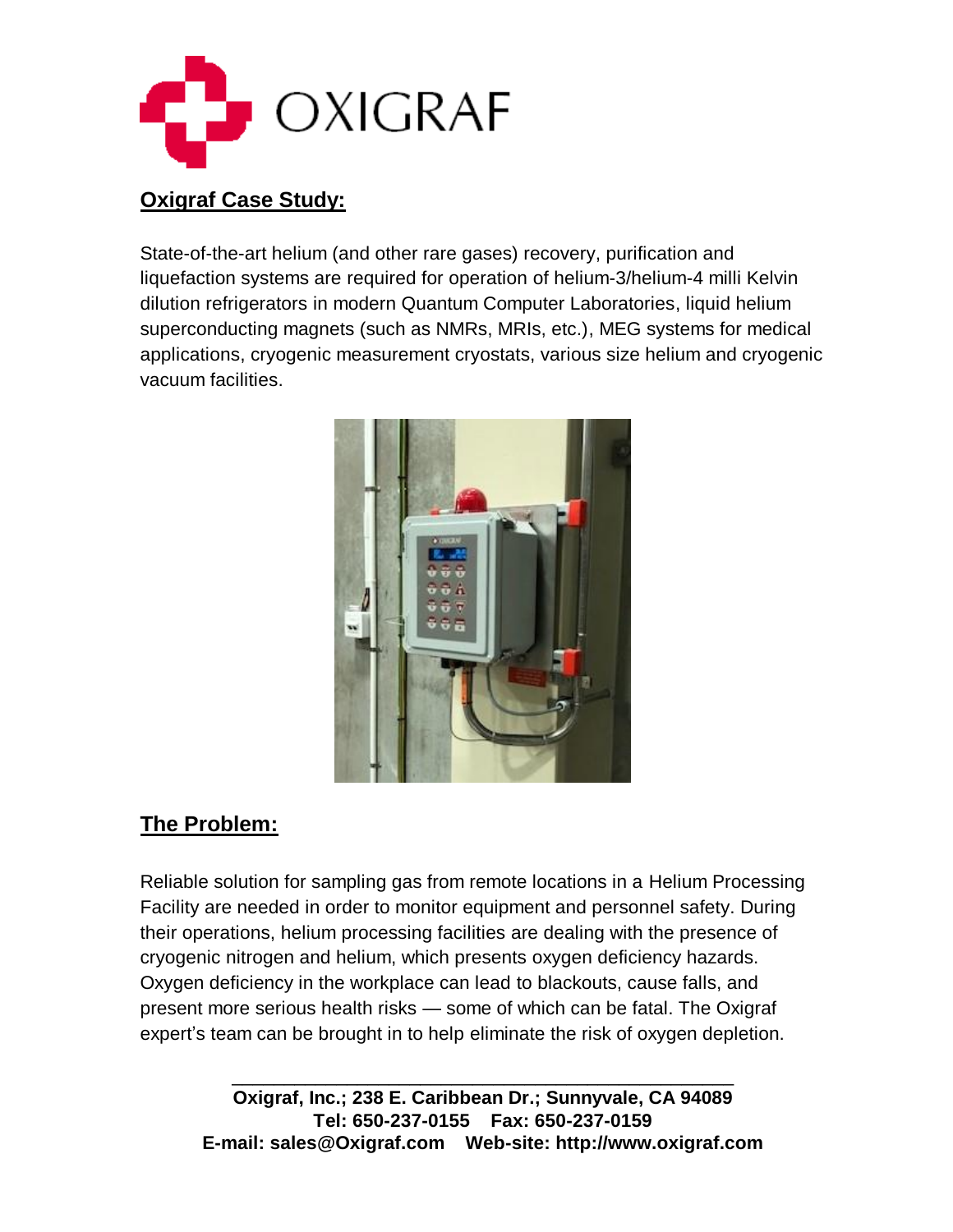

### **The Solution:**

The Oxigraf Model O2iM, which has a high-flow pump option and allows for sampling from long distances. This sensor allows for continual monitoring of the clients' facilities atmosphere from a safe location, and provides local alarms and interfaces with sophisticated safety features to prevent hazards such as cryogenic spills, which can lead to rapid displacement of breathing air.

Oxigraf's top-of-the-line oxygen deficiency monitor is flexible and efficient, and provided the client with a reliable, immediate oxygen alarm for concentrations of less than 19.5%. It also eliminated the need for frequent recalibration or replacement of oxygen sensors, as well as the comprehensive, time-consuming maintenance often involved in sampling systems. The risk of false alarms and alarm failures can also be eliminated.



This unique sensor features a rapid response time of less than a second. The built-in pump draws gas remotely, allowing for these quick response times. In fact, we offer the best response speed/signal in the industry, and can add multiplexors (valving) in order to monitor four or more locations from over 100 feet away. The transit time of the gas sample through the sampling tube may be 1 second per meter of sampling tube with our standard pump or using our high flow option,

\_\_\_\_\_\_\_\_\_\_\_\_\_\_\_\_\_\_\_\_\_\_\_\_\_\_\_\_\_\_\_\_\_\_\_\_\_\_\_\_\_\_\_\_\_\_\_\_ **Oxigraf, Inc.; 238 E. Caribbean Dr.; Sunnyvale, CA 94089 Tel: 650-237-0155 Fax: 650-237-0159 E-mail: sales@Oxigraf.com Web-site: http://www.oxigraf.com**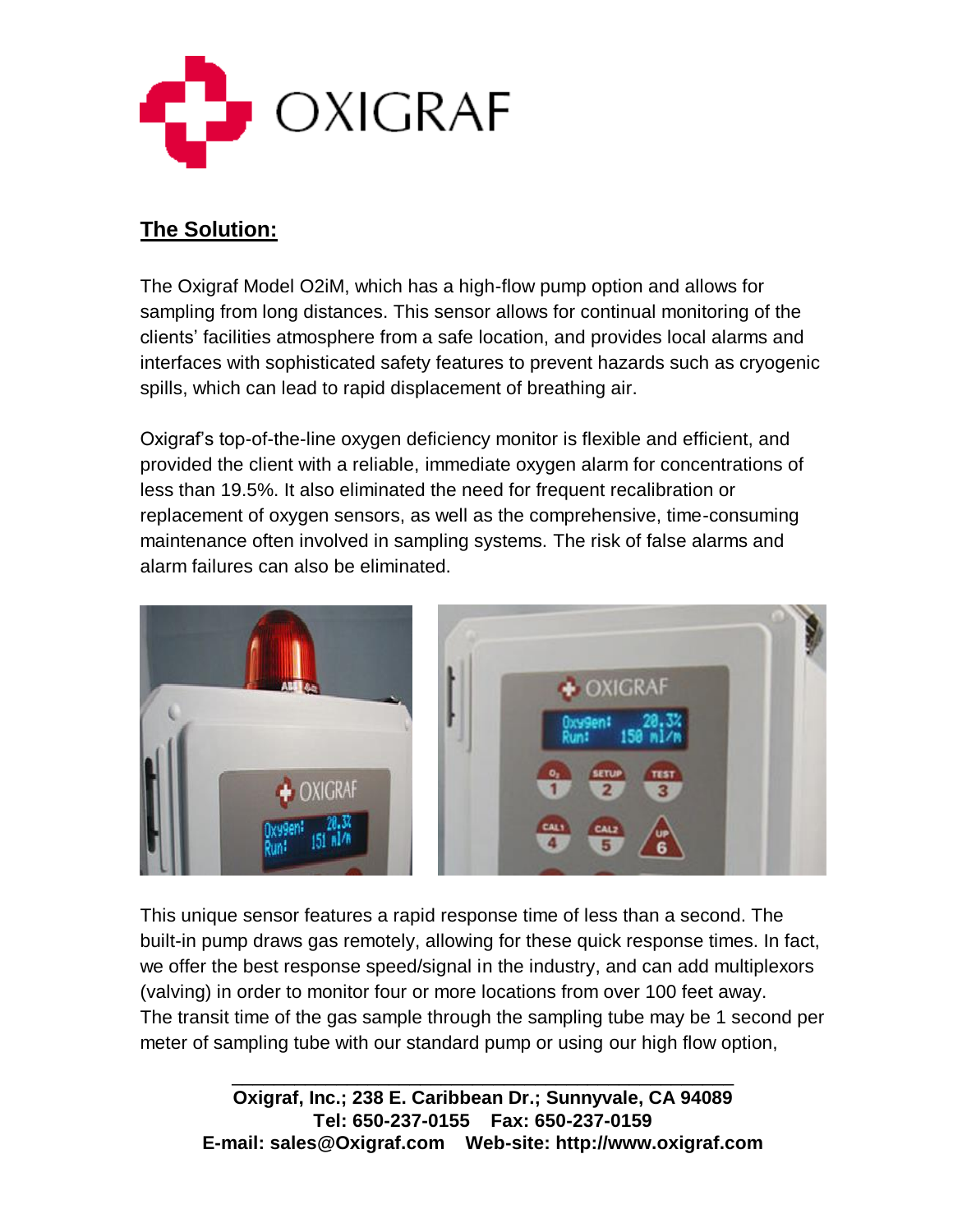

a much faster response is possible on long tubing lengths. The high flow pump operates at a much faster rate and pre-fetches samples.

Additionally, this sensor is insensitive to movement, temperature and pressure changes, has auto-calibration for absolute accuracy, and includes options for multi-port and high-flow sampling. It also features a remote display and optional battery backup to allow for proper functioning during power interruptions. In addition, it can be fitted with a Z-Purge system, which allows the unit to be used in Class 1 Div 2 hazardous areas. The monitor includes a sampling pump, hydrophobic filter, and flow sensor, while the microprocessor controller maintains the flow at a constant value.



## **The Result:**

When comparing the Oxigraf O2iM sensor to other O2 sensing solutions, it can be determined that O2iM is "the champion," allowing for reliable performance 24/7. Oxigraf customers are particularly impressed with the unique engineering of the "Pre-Fetch" high-flow pump option, which allows for the monitoring of distant sample locations while maintaining fast response times.

\_\_\_\_\_\_\_\_\_\_\_\_\_\_\_\_\_\_\_\_\_\_\_\_\_\_\_\_\_\_\_\_\_\_\_\_\_\_\_\_\_\_\_\_\_\_\_\_ **Oxigraf, Inc.; 238 E. Caribbean Dr.; Sunnyvale, CA 94089 Tel: 650-237-0155 Fax: 650-237-0159 E-mail: sales@Oxigraf.com Web-site: http://www.oxigraf.com**